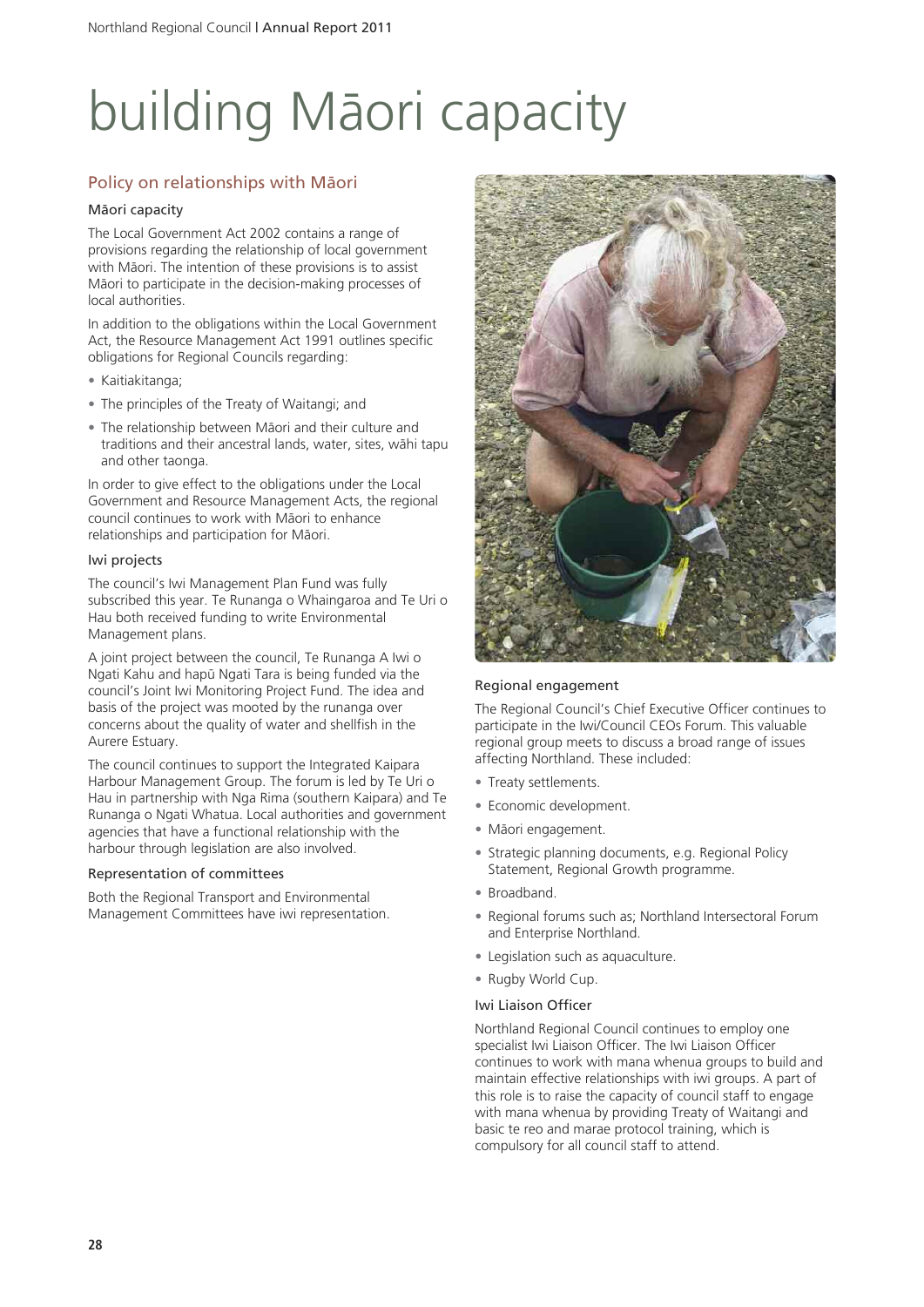## our region

#### Our key challenges

Northland's economic output per person is one of the lowest in the country. The region has large areas with high deprivation levels and unemployment is currently double the average rate for the country. Unlocking Northland's untapped economic potential is seen as one way to address these challenges by creating new opportunities for Northlanders, to raise the overall standard of living and increase the enjoyment of living in this special part of New Zealand. The Northland Regional Council intends to work with other leaders in the region and to invest directly in projects that deliver tangible benefits to current and future generations of Northlanders. The council is specifically investigating how it can support infrastructure and economic development opportunities to create a sustainable Northland in partnership with infrastructure and economic development players, agencies, innovative leaders and other willing parties.

#### Our region

Northland is a long, narrow peninsula with a subtropical climate – the warmest in New Zealand. It has a land area of 1.25 million hectares and a population of nearly 160,000. Local government in the region includes the Northland Regional Council and the Far North, Kaipara and Whängärei district councils.

Northland is known as "the birthplace of the nation". It is also known for its national icons, such as ancient kauri forest and its scenic and accessible coastline (a national treasure), sheltered harbours, many offshore islands and ecosystems of important conservation value.

The region is growing in popularity as a holiday destination due to its outstanding natural environment, warm climate, low population density and proximity to Auckland. The Rugby World Cup 2011 is a prime opportunity for us to show off our region to fellow New Zealanders, our Pacific neighbours and the wider world.



#### Our people

In 2006, Northland had a population of around 148,000 (2006 Census). Our population has continued to grow and is estimated to be 159,000 at June 2011. The largest ethnic group is New Zealand European, however, Northland has a growing Mäori population, predicted to increase from 31 percent to 36 percent by 2016. The largest age group in Northland is 10-14 year olds. (We also have a significant number of older people too – 16.3 percent of people in Northland are aged 65 years and over, compared with 13.2 percent of the total New Zealand population).

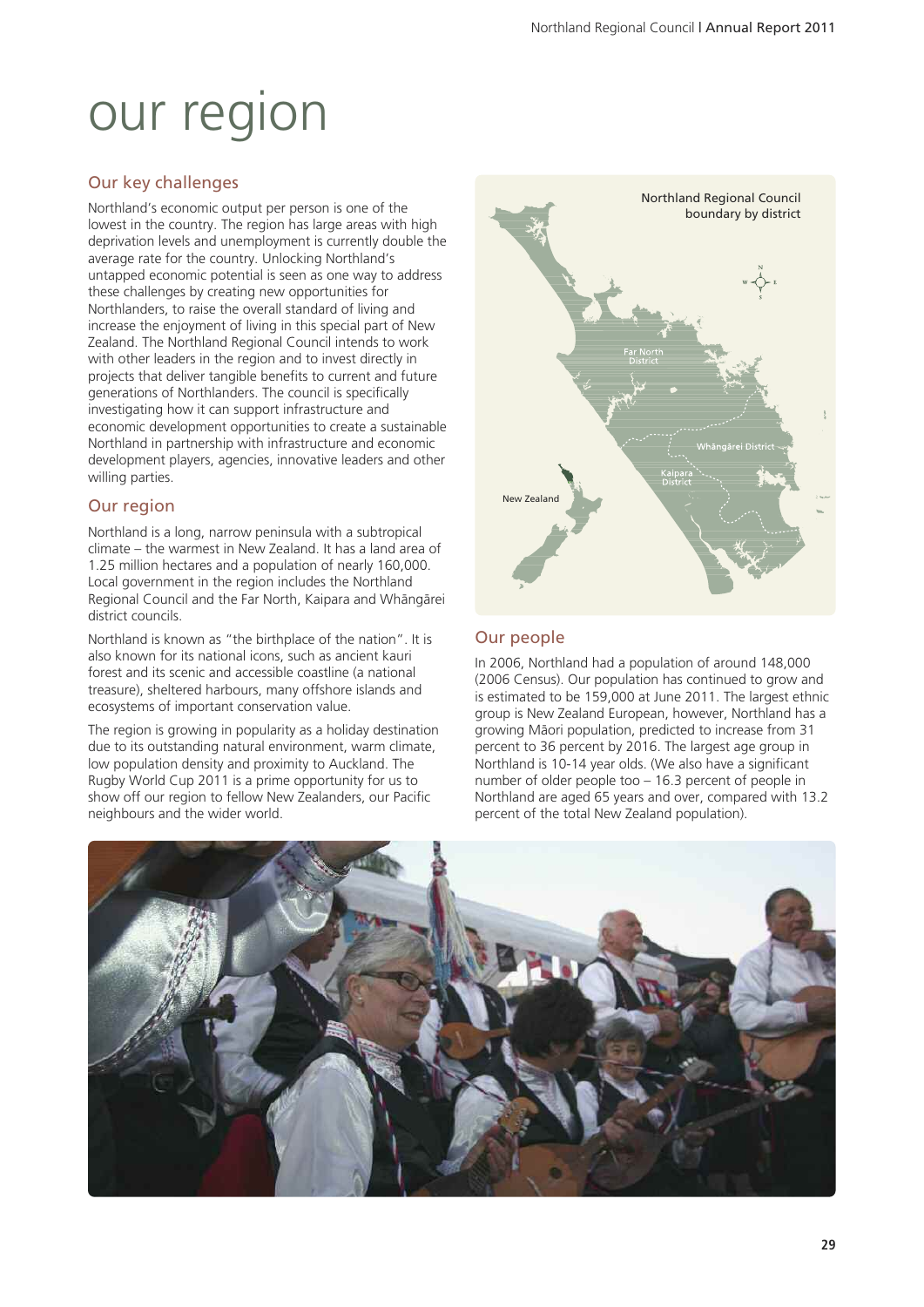### our region continued



#### Our culture

Northland has a rich history as the first area settled by a large Mäori population and the centre of early European exploration and settlement. There is an extensive range of traditional and archaeological sites, historic buildings and structures.

Traditional sites are important because of their historical, cultural and spiritual significance to Mäori. This includes everyday sites such as pä sites and traditional food gathering areas, and wähi tapu (sacred sites) such as urupä (burial grounds), war sites or tauranga waka (sites where ancestral canoes landed).

Archaeological sites relate to the more recent European occupation during the timber milling and gum digging eras and include camps, dams and coastal shipwrecks. The heritage of Northland is also reflected in the early colonial buildings and structures such as the stone store at Kerikeri, the missionary houses at Waimate, Kerikeri and Russell and the Waitangi Treaty House and National Reserve.

#### Our economy

Northland has the most diverse economy of New Zealand's 16 regions. Manufacturing (including the Marsden Point Oil Refinery) is the largest industry, accounting for around 17 percent of Northland's GDP. The primary sector (agriculture, forestry and fishing) contributes about 14 percent followed by business and property services (11 percent). For the five years prior to the 2008-2011 recession Northland's economy had been growing in line with the national economy, this had been an improvement on past years.

Northland's economy is now struggling to recover after the long recession. Economic output in the year to March 2011 is estimated to have increased by just 0.2 percent in real terms, following on from a 1.5 percent decrease in the year to March 2010. The recession has been deeper and longer

in Northland. The national economy grew by 1 percent in the year to March 2011 after decreasing by 0.4 percent in the year to March 2010.

The number of people unemployed in Northland has remained relatively static over the past year, at almost 7000, equivalent to 9 percent of the labour force. This compares with an unemployment rate of just 4.5 percent in the year ended March 2008. The current level and rate of unemployment in Northland is similar to those that existed in the late 1990s/early 2000s. Since early 2008, the biggest decreases in employment have occurred in the construction, agriculture, forestry and fishing, and retail/wholesale trade sectors. The number of house sales in the year to March 2011 fell by 22 percent compared to the previous year, with a 7 percent decrease in the average house price. The fall in prices in Northland was among the steepest in the country. Residential consents have fallen to their lowest level in more than a decade. Prospects for non-residential construction are better, with the value of consents being close to the 10 year average.

Along with others, the Northland Regional Council (through the Northland CDEM Group) reported on and assisted Rural Support Trust Northland to manage the impacts of the drought and we will continue to work with our partners to ensure they, our economy and the environment is resilient and prepared for prolonged dry weather in the future.

#### Our environment

With its proximity to the sea, almost subtropical location and low elevation, Northland has a mild, humid and rather windy climate. Summers tend to be warm and humid. Winters are usually mild with many parts of the region having only a few light frosts each year. The prevailing wind for most parts of the region is from the south-west, however, in summer tropical cyclones give rise to northeasterly winds and heavy rainfall.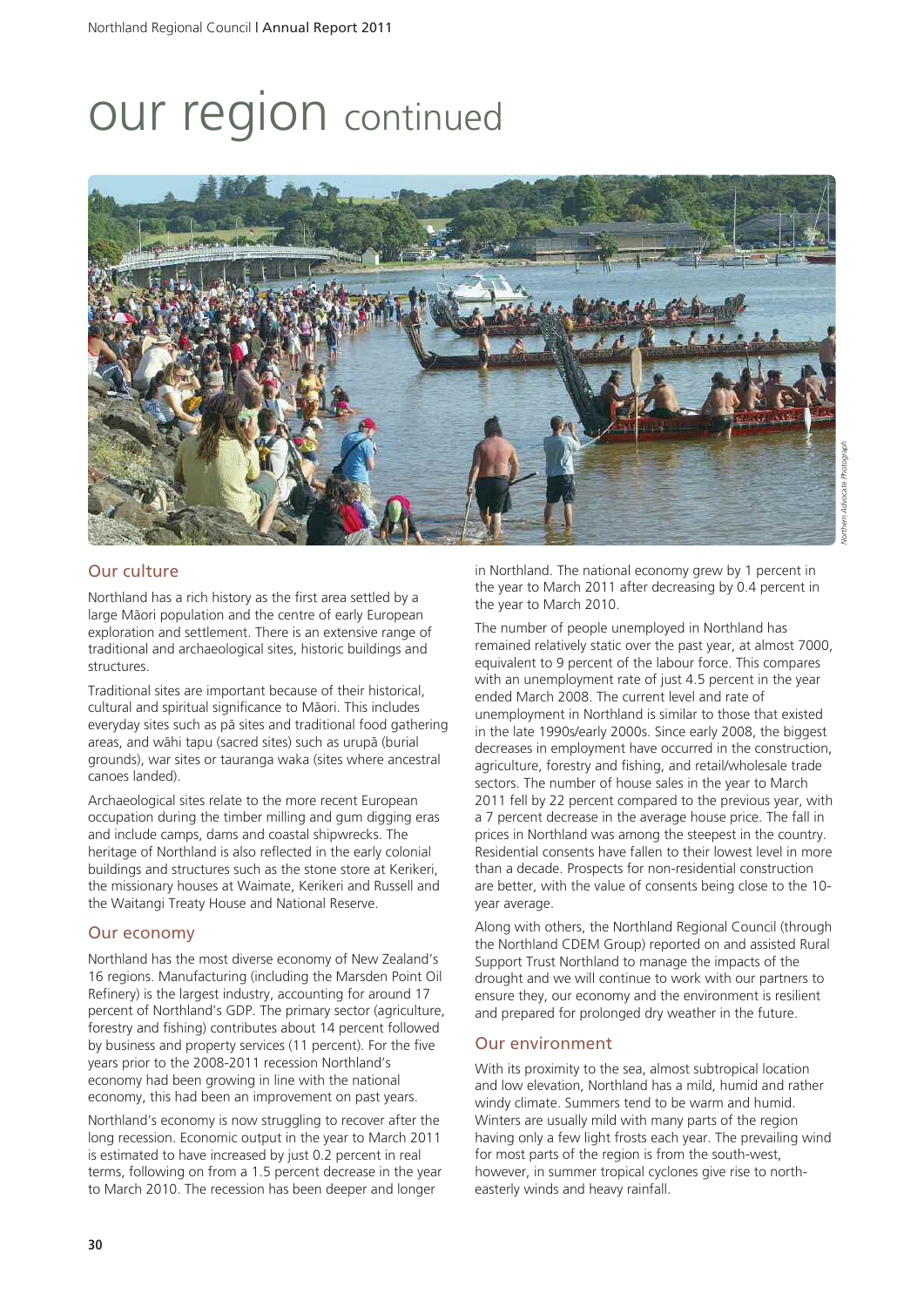The mean annual rainfall ranges from about 1000-1300mm in low-lying coastal areas, to over 2500mm on some of the higher country, with approximately one-third of the yearly rainfall total falling in the winter months of June, July and August. High-intensity rains can cause severe flooding. Droughts are also common in Northland during the summer months. Records show that parts of the region, on average, have a drought of economic significance every three years.

Climate change is predicted to cause higher temperatures and extreme weather patterns with greater intensity rain events and periods of drought.

Northland's subtropical weather and wide range of places for things to live means we have many different plants and animals, many of them found nowhere else. Our ecosystems of importance include rivers, lakes and wetlands, forest and shrublands and our coastal environment. We also have a range of pest animals and plants we need to eradicate or manage with the help of the community.

Many of Northland's rivers are relatively short with small catchments. The Wairoa River is Northland's largest, draining a catchment area of 3650 square metres (29 percent of Northland's land area). Most of the major rivers flow into harbours, rather than discharging to the open coast, which has significant implications for coastal water quality. The region has a large number of small and generally shallow lakes but we also have Lake Taharoa of the Kai Iwi group which is one of the largest and deepest dune lakes in the country – it covers an area of 237 hectares and is 37 metres deep.

Our groundwater is a valuable resource as it is used by many towns and rural settlements for domestic water supply, irrigation and stock drinking water. Northland also has one geothermal field around Ngäwhä Springs, to the east of Kaikohe, and our remaining highly versatile or 'productive' soils are now mapped.

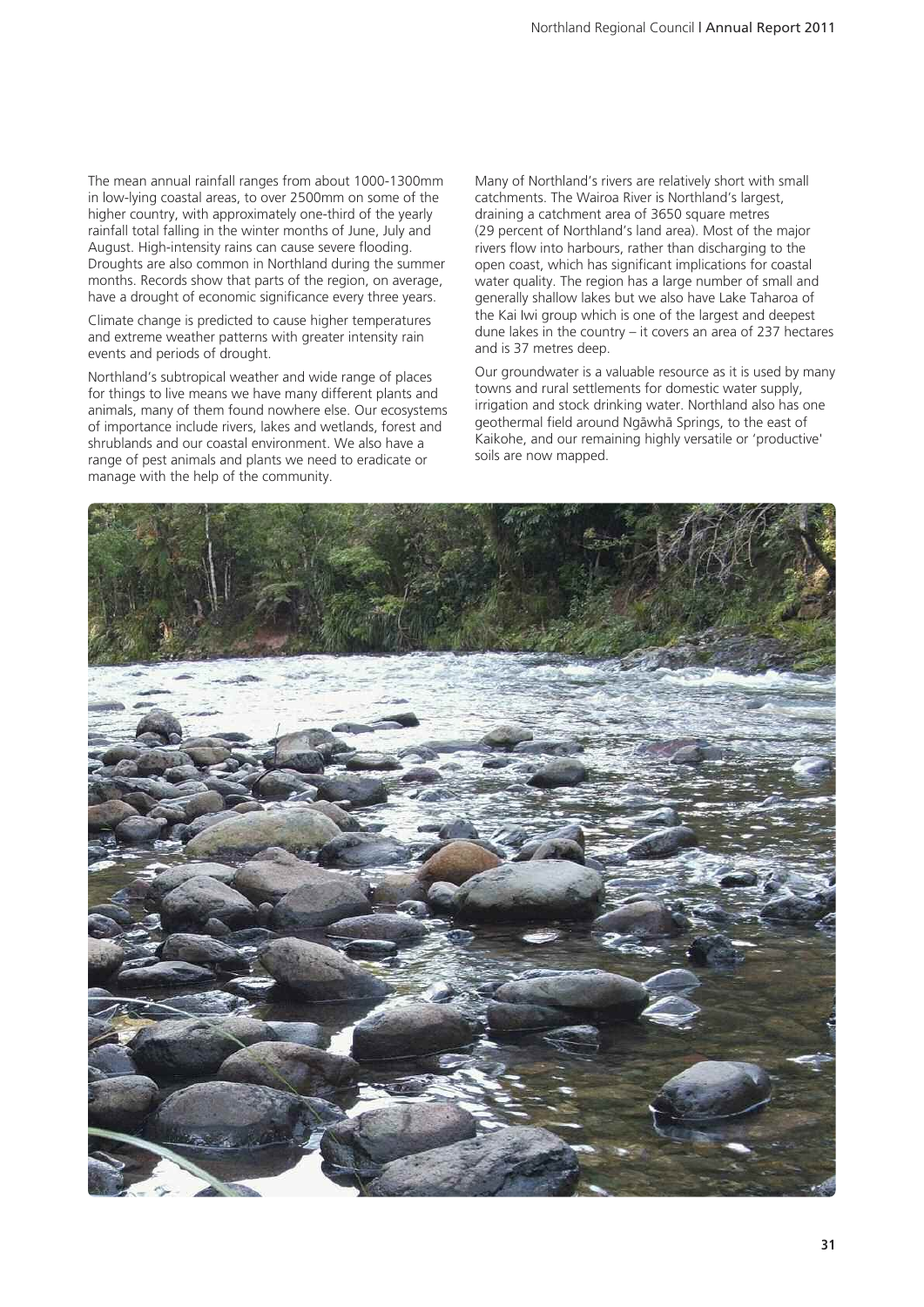## our region continued



#### Our infrastructure

The present transportation network includes 6530 kilometres of road, a rail link from Auckland via Whängärei to Otiria, a deepwater port at Marsden Point and commercial airports at Whängärei, Kerikeri and Kaitäia. The only public transport service is the urban bus service in Whängärei.

The Marsden Point Oil Refinery is a nationally significant asset. The refinery provides 70 percent of New Zealand's domestic market for petrol, 84 percent of the diesel, 83 percent of the jet fuel, all of the fuel oil and 75 percent of the bitumen that goes on our roads.

The Northport deepwater port offers a number of opportunities. The majority of cargo through the port is timber-related, fertiliser or cement, with kiwifruit as a seasonal addition. A rail link between the port and the main trunk line is in development with land purchases and designations complete. Further progress has been postponed while KiwiRail investigates the economic viability of the Northland-Auckland rail line.

Kerikeri airfield has customs clearance services available. They are within flying distance for light aircraft arriving/departing from New Zealand to Norfolk Island, Noumea in New Caledonia or Lord Howe Island, which can be used as a stepping stone to the Australian mainland. Kaitäia airport has the longest sealed runway in Northland (1405 m) and Kaikohe airfield has the longest grass runway in Northland (1500 m).

In Northland there is a very small hydro-electric power station on the Wairua River and a geothermal power plant at Ngäwhä. The vast majority of Northland's power needs are generated from outside the region and transmitted via the national grid from Auckland. Marine turbines are being investigated for the mouth of the Kaipara Harbour and wind power generation is being investigated for Poutö Peninsula, Ahipara, Glinks Gully and Baylys Beach.

Currently the government is funding the installation of ultra fast broadband in Whängärei (the first area to receive the initiative in the country) through a local fibre company. Most of the region has broadband but it is very slow.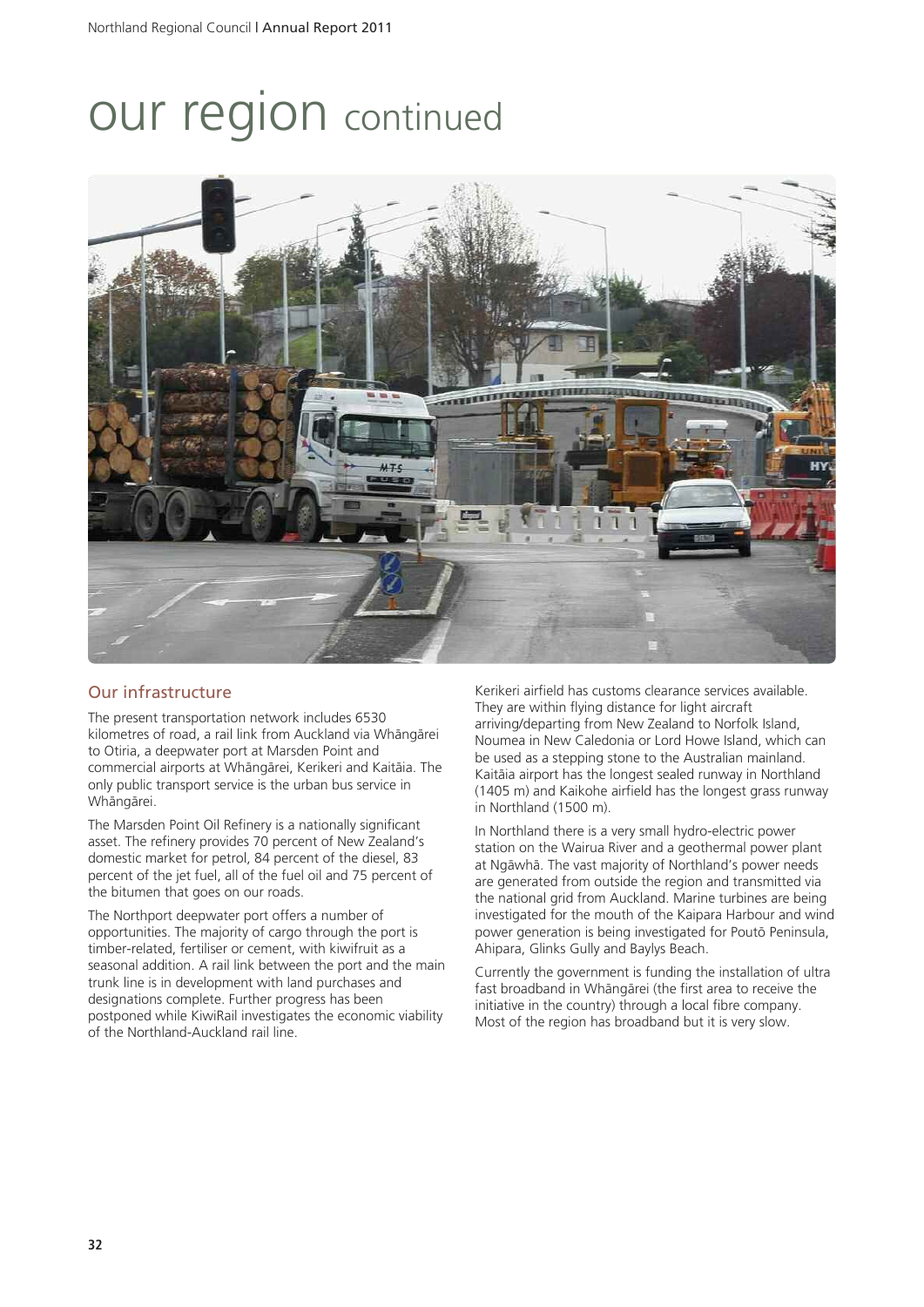# financial highlights

#### Understanding the council's reported surplus for the year ended 30 June 2011

The council has consistently operated within a sound financial position. The continuing and prolonged economic recession has continued to negatively impact on the level of interest revenue earned compared with budget and the fair value of council's investment properties.

Council posted an operating deficit, before tax of \$2.193 million for the year ended 30 June 2011 compared to a budgeted surplus of \$733,000. Total Comprehensive Income saw a deficit of \$921,000 against a budgeted surplus of \$733,000.

There are a number of extraordinary or one-off nonoperating items contributing to this variance (see below) and if these are removed, the true operating surplus would be about \$1.7 million. The actual financial result is good and reflects council's prudent financial management and also that a number of work programmes were not completed during the year as anticipated. Council has approved the carry forward, or making available of \$569,000 from this surplus towards operating expenditure in the 2011-2012 financial year to enable outstanding work programmes to be completed as planned. The work programmes include, environment fund awards, the mangrove removal programme, the Regional Policy Statement and economic development promotion initiatives. A further \$420,000 was taken to special reserves, with \$127,000 transferred to the Hätea River Reserve, to be available for dredging works and \$293,000 repaying funds previously advanced for the priority rivers work programme and Awanui River Management Scheme.

The budgeted deficit and the variance of actual results against budget is largely due to council's contribution towards the Events Centre of \$1.52 million. This was budgeted to occur in the 2009-2010 Financial year. The Events Centre contract is a fixed price design-build contract. The \$13 million contribution made by council is to be funded from revenue collected from the Recreational Facilities rate over an approximate 15 year period (the Recreational Facilities rate commenced on 1 July 2006). The outstanding liability as at 30 June 2011 is \$9.57 million.

The operating deficit of \$2.193 million includes a \$2.4 million dollar deficit in other gains/(losses). This is made up of a decrease of \$2.795 million in the fair value of investment property (including \$527,000 decrease relating to land purchased for the proposed Marsden Point to Oakleigh rail corridor), a \$361,000 decrease in the fair value of owner occupied buildings and a \$40,000 loss on the sale of property plant and equipment. These losses were offset slightly by the \$435,000 increase in the fair value of council's forestry assets and the \$359,000 reversal of impairment previously recognised for council's investment in subsidiary, the Northland Regional Council Community Trust. Under NZ IFRS certain fair value and impairment movements are recognised as income in our financial statements even though the council has not actually received or paid any additional cash. Council budgeted fair value increases in the value of forestry assets of \$93,000.

Gains and losses resulting from fair value movements do not represent additional cash collected or paid by the council and therefore the surplus or losses are not used to offset or increase rates or to fund council's planned expenditure for future financial years.

Council recognised a further \$1.27 million in other comprehensive income. This other comprehensive income is made up of \$1.1 million fair value increase of the Awanui River management scheme asset, a fair value increase of our financial assets of \$233,000 and a decrease in the land of our owner occupied properties of \$58,000.

#### Our sources of income

The following graph shows the various sources of the council's \$23.3 million income during 2010-2011. The largest contribution to revenue was provided by rates. While rates continues to be the main source of income, the council also received income from a number of other sources including from government grants and subsidies, user fees and charges and investment income.

| Revenue and Funding 2010-2011         |               |             |
|---------------------------------------|---------------|-------------|
|                                       |               |             |
| Sources of Funding and Revenue        | $\frac{0}{0}$ | \$          |
| Fees and Charges                      | 19.09         | 4,448,624   |
| Government Subsidies                  | 5.35          | 1,245,795   |
| Targeted Council Services             | 24.09         | 5,613,643   |
| Targeted Land Management Rate         | 17.82         | 4,152,755   |
| Targeted Awanui River Management Rate | 2.16          | 504,393     |
| Targeted Recreational Facilities Rate | 5.02          | 1,170,534   |
| Targeted Kaihū River Management Rate  | 0.31          | 72,130      |
| Targeted Kaeo River Management Rate   | 0.54          | 124,933     |
| Regional Infrastructure Rate          | 2.32          | 540,668     |
| Rescue Helicopter Services Rate       | 2.64          | 615,626     |
| <b>Transport Rate</b>                 | 1.72          | 400,365     |
| Rate Penalties                        | 1.84          | 429,102     |
| Interest                              | 7.87          | 1,834,238   |
| Dividends                             | 5.23          | 1,218,460   |
| Investment Income                     | 13.74         | 3,201,458   |
| <b>Emission Trading Scheme</b><br>٠   | 0.57          | 133,191     |
| Other Gains/(Losses)                  | $-10.31$      | (2,402,069) |
| TOTAL SOURCES OF FUNDING AND REVENUE  |               | 23,303,845  |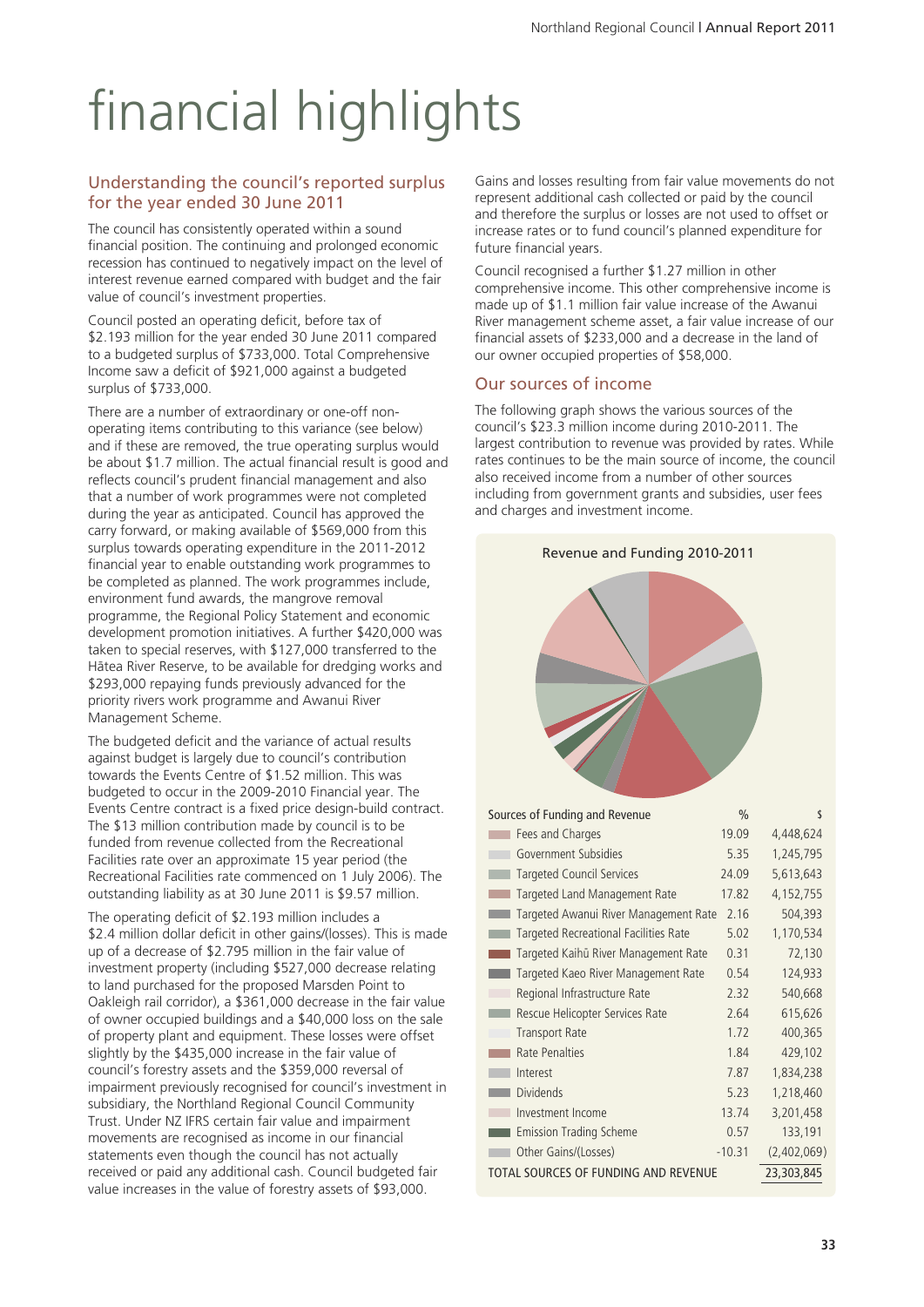# financial highlights continued

#### Our expenditure

The following graph shows the allocation of our \$30 million of expenditure by activity. The council's expenditure is guided by the priorities identified in our 2010-2011 Annual Plan.



#### Council's Assets

The major components of our assets include:

- Current assets (including investments with maturities less than 12 months, cash and trade receivables) – \$11.54 million;
- Investment property (including forestry assets) \$49.9 million;
- Property, plant and equipment (including operational assets such as council-occupied land and buildings and river management schemes) – \$20.13 million;
- Investment in subsidiaries and associates (including investment in the Northland Regional Council Community Trust \$10.5 million and shares held in Northland Port Corporation (NZ) Limited \$7.8 million. (Note, our investment in Northland Port Corporation (NZ) is reflected at original cost in the council financial statements in accordance with applicable reporting standards. However, the investment in the Northland Regional Council Community Trust reflects the impaired value, with the original cost being \$12.14 million); and
- Other non-current investments (including other receivables and investments in stocks and other securities) – \$22.9 million.

#### Council's Liabilities

Current liabilities (including trade and other payables, employee benefits and tax liability) – \$5.9 million.

Non-current liabilities (made up of non-current employee benefit liabilities) – \$49,000.

#### Revenue trends

Rating revenue since 2005-2006 reflects the introduction of targeted rates to fund the Regional Events Centre and extra land and emergency management initiatives. In the 2009- 2010 financial year, council introduced a targeted transport rate to fund the Whängärei Bus Passenger transport services, that were previously funded by the Whängärei District Council. Council also introduced the targeted rescue helicopter services rate to provide funding certainty to the Northland Emergency Services Trust.

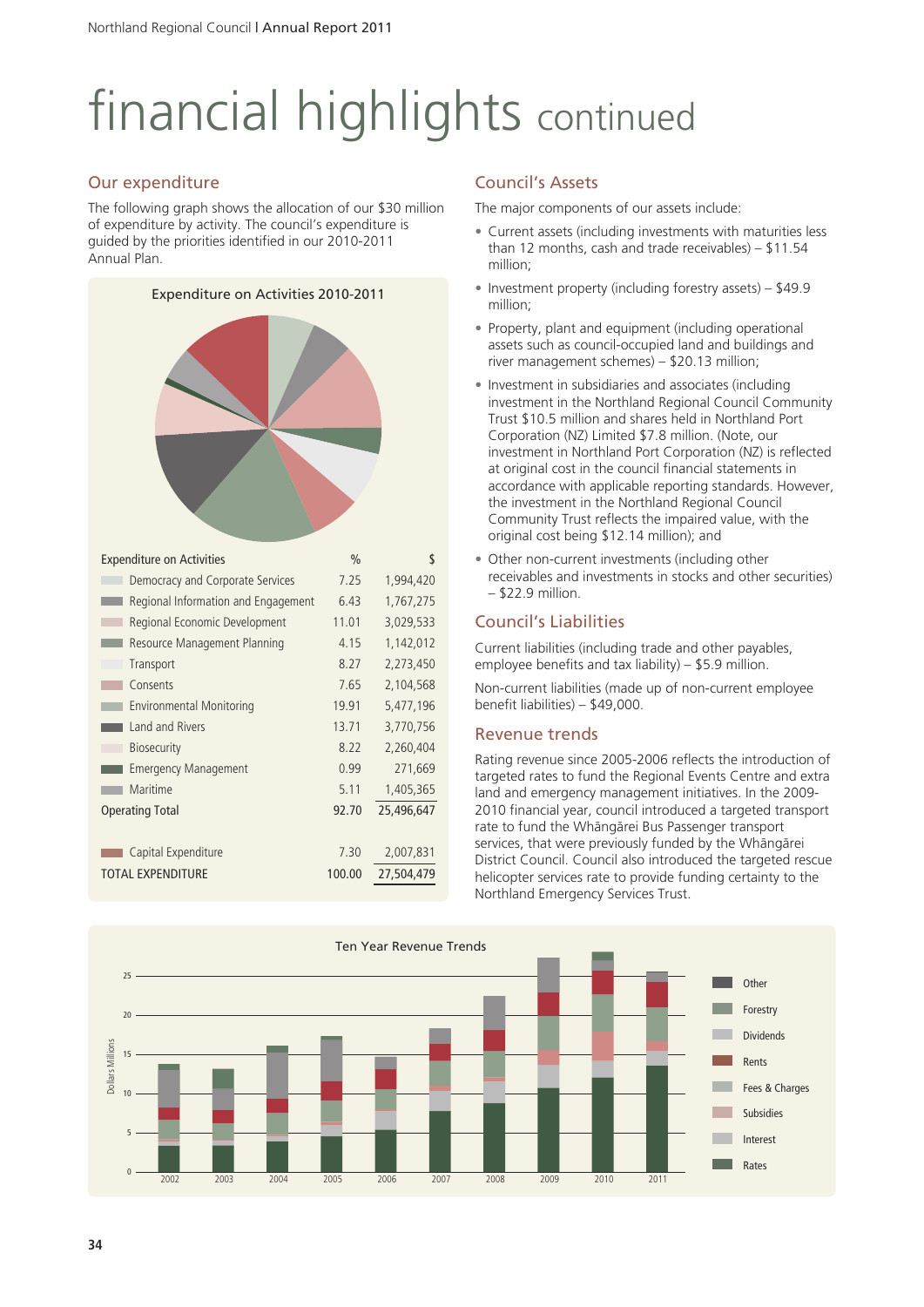## compliance statement

### Northland Regional Council Annual Report

For the year ended 30 June 2011

### Statement of Compliance

- 1. The council and its officers are responsible for preparing this report and financial statements, including the statement of service performance, and confirm that all statutory requirements of the Local Government Act 2002 have been complied with.
- 2. In our view, this Annual Report fairly reflects the financial position and operating results of the council and its subsidiaries for the year ended 30 June 2011.

18 October 2011

**Craig Brown Tony Phipps Lisa Aubrey** *Chairman Chief Executive Officer (Acting) General Manager Finance & IT*

Mahrey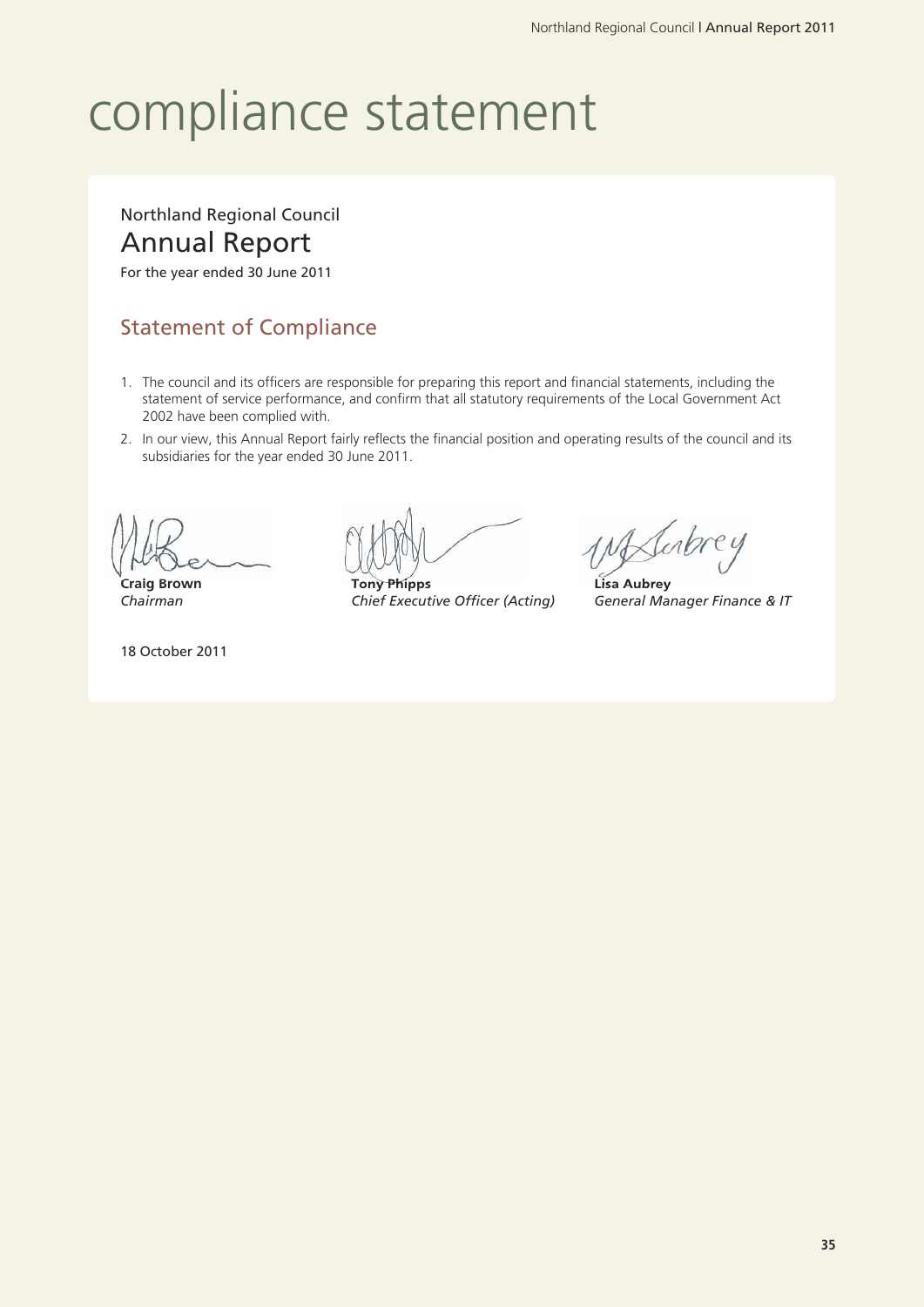## audit report

#### To the readers of Northland Regional Council and Group's Annual Report For the year ended 30 June 2011

#### **AUDIT NEW ZEALAND**

Mana Arotake Aotearoa

The Auditor General is the auditor of Northland Regional Council (the Regional Council) and Group. The Auditor General has appointed me, F Caetano, using the staff and resources of Audit New Zealand, to carry out the audit of the financial statements, non financial performance information and compliance with the other requirements of schedule 10 of the Local Government Act 2002 that apply to the annual report of the Regional Council and Group on her behalf.

We have audited:

- the financial statements of the Regional Council and Group on pages 150 to 208, that comprise the statement of financial position as at 30 June 2011, the statement of comprehensive income, statement of changes in equity and statement of cash flows for the year ended on that date and the notes to the financial statements that include accounting policies and other explanatory information;
- the non financial performance information of the Regional Council and Group on pages 40 to 148; and
- the Regional Council's compliance with the other requirements of schedule 10 of the Local Government Act 2002 that apply to the annual report (other schedule 10 information).

#### Opinion on the financial statements, non financial performance information and other schedule 10 information

In our opinion:

- The financial statements of the Regional Council and Group on pages 150 to 208:
	- comply with generally accepted accounting practice in New Zealand; and
	- fairly reflect:
		- the Regional Council and Group's financial position as at 30 June 2011; and
		- the financial performance and cash flows for the year ended on that date.
- The non financial performance information of the Regional Council and Group on pages 40 to 148:
	- complies with generally accepted accounting practice in New Zealand; and
	- fairly reflects the Regional Council and Group's levels of service for the year ended 30 June 2011, including:
		- the levels of service as measured against the intended levels of service adopted in the long-term council community plan; and
		- the reasons for any significant variances between the actual service and the expected service.
- The Regional Council has complied with the other requirements of Schedule 10 of the Local Government Act 2002 that apply to the annual report.

Our audit was completed on 18 October 2011. This is the date at which our opinion is expressed.

The basis of our opinion is explained below. In addition, we outline the responsibilities of the Council and our responsibilities, and explain our independence.

#### Basis of opinion

We carried out our audit in accordance with the Auditor General's Auditing Standards, which incorporate the International Standards on Auditing (New Zealand). Those standards require that we comply with ethical requirements and plan and carry out our audit to obtain reasonable assurance about whether the financial statements, non financial performance information and other schedule 10 information are free from material misstatement.

Material misstatements are differences or omissions of amounts and disclosures that would affect a reader's overall understanding of the financial statements, non financial performance information and other schedule 10 information. If we had found material misstatements that were not corrected, we would have referred to them in our opinion.

An audit involves carrying out procedures to obtain audit evidence about the amounts and disclosures in the financial statements, non financial performance information and other schedule 10 information. The procedures selected depend on our judgement, including our assessment of risks of material misstatement of the financial statements, non financial performance information and other schedule 10 information whether due to fraud or error. In making